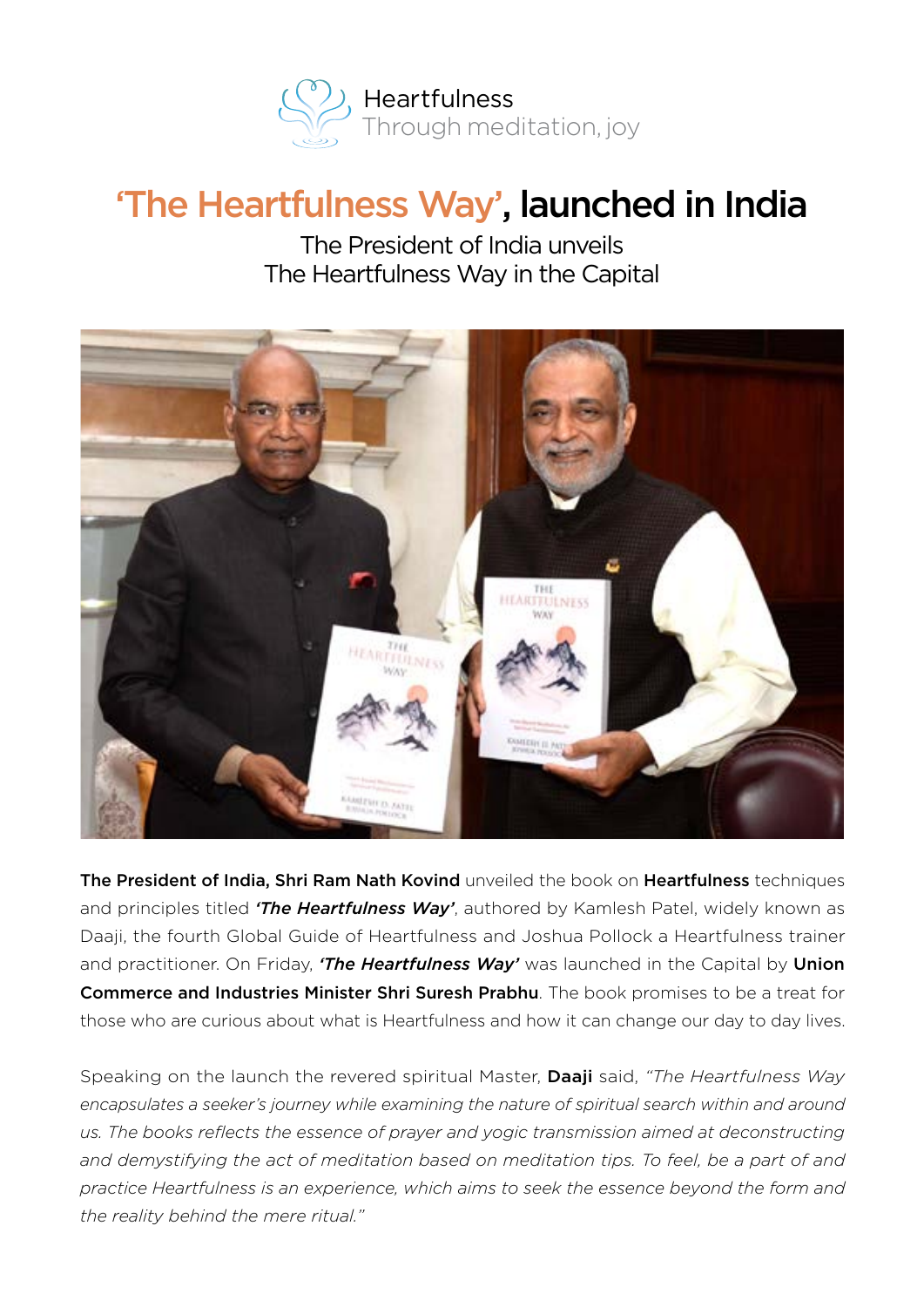

With over a million practitioners worldwide. **Heartfulness** meditation (www.heartfulness.org) is a set of practices for self-development that help us find inner calm and stillness in our extremely fast-paced world. Heartfulness is offered at no cost. There is no dogma. The easily adopted practices are appropriate for people

from all walks of life, cultures, religious beliefs and economic status over the age of 15.

Heartfulness is an approach to the Raja Yoga system of meditation called Sahaj Marg or the Natural Path, founded at the turn of the twentieth century and formalized into the Shri Ram Chandra Mission in 1945 in India. Ongoing Heartfulness meditation training can be found at thousands of schools and colleges, and over 100,000 professionals are meditating in corporations, non-governmental and government bodies worldwide. More than 5,000 Heartfulness Centres, known as HeartSpots, are supported by many thousands of certified volunteer trainers in 130 countries. The meditation practice is offered free across the globe. *The Heartfulness Way* has already achieved the Number One Best-Seller Status on Amazon with pre-orders flooding the website. On introducing the Book in India Gautam Padmanabhan CEO, Westland Publications Pvt Ltd (An Amazon Company) said "We are thrilled to be associated with this book. It's an honor to publish this illuminating book and I hope the book manages to create a connect with its readers and reaches the length and breadth of the world."

## About the Book:



As we maneuver the many demands of relationships, career, property and health, we often sense a void, a feeling of alienation from our true selves. Is it possible for one planet to orbit so many suns? We have many centres in our lives, yet where is the true centre, the deepest centre that lies at the core of every heart?

Ensconced in India's ageless oral tradition, Kamlesh D. Patel - widely known as Daaji, the fourth guru in the Heartfulness lineage - traces a seeker's journey as he examines the nature of spiritual search. Through a series of illuminating conversations between a teacher and a student, Daaji reveals the core principles of the Heartfulness practice and philosophy to Joshua Pollock, a Heartfulness practitioner and trainer.